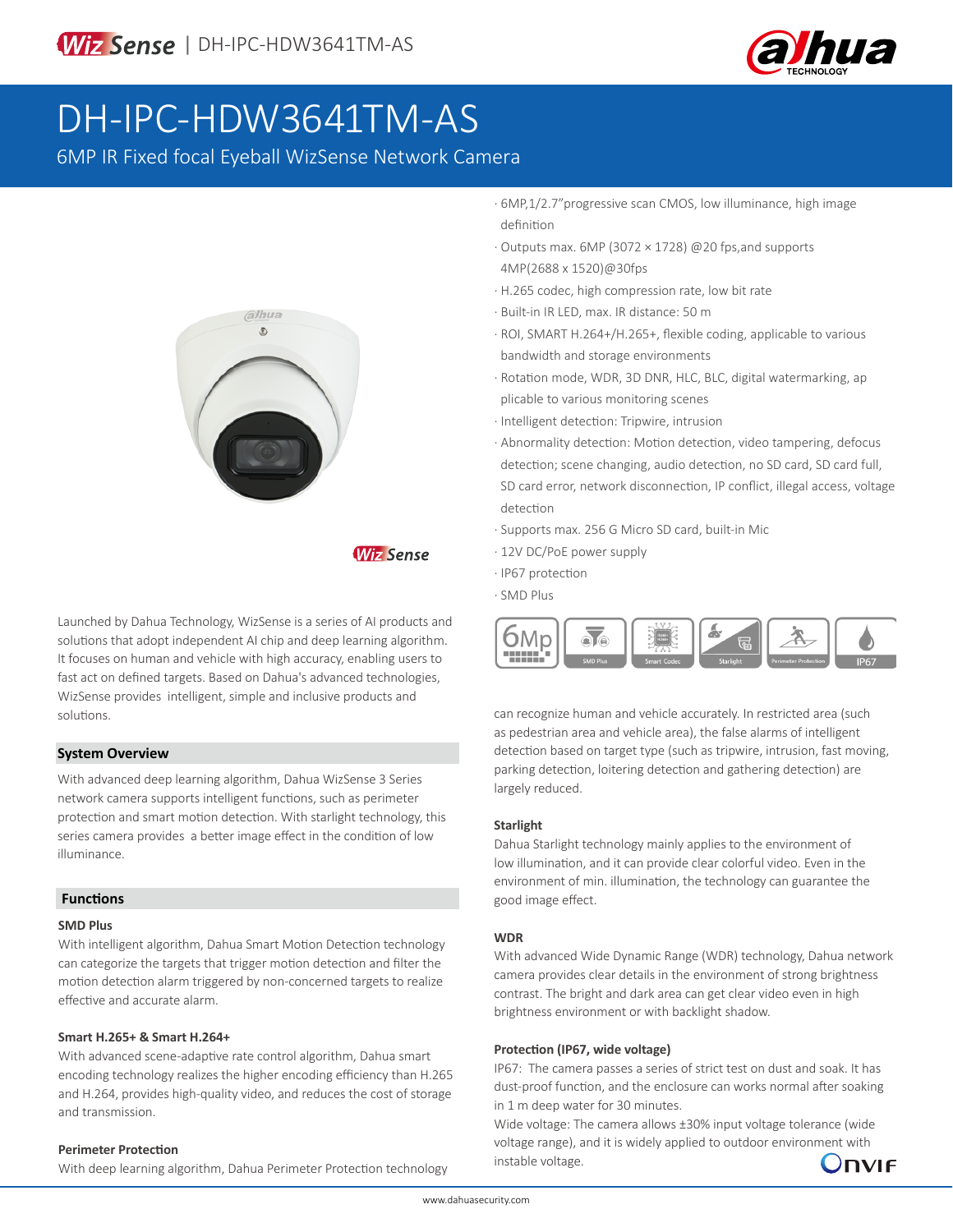# Wiz Sense | DH-IPC-HDW3641TM-AS

# **Technical Specification**

| Camera                       |                                         |                                                  |                                                             |                                                                                                               |                    |
|------------------------------|-----------------------------------------|--------------------------------------------------|-------------------------------------------------------------|---------------------------------------------------------------------------------------------------------------|--------------------|
| Image Sensor                 | 1/2.7" 6Megapixel progressive scan CMOS |                                                  |                                                             |                                                                                                               |                    |
| Max. Resolution              | 3072(H) x 1728(V)                       |                                                  |                                                             |                                                                                                               |                    |
| <b>ROM</b>                   | 128 MB                                  |                                                  |                                                             |                                                                                                               |                    |
| <b>RAM</b>                   | 512 MB                                  |                                                  |                                                             |                                                                                                               |                    |
| Scanning System              | Progressive                             |                                                  |                                                             |                                                                                                               |                    |
| Electronic Shutter Speed     | Auto/Manual, 1/3 s-1/100000 s           |                                                  |                                                             |                                                                                                               |                    |
| Min. Illumination            | 0.005 Lux @F1.6                         |                                                  |                                                             |                                                                                                               |                    |
| S/N Ratio                    | $>$ 56 dB                               |                                                  |                                                             |                                                                                                               |                    |
| <b>Illumination Distance</b> |                                         | 50 m (164.0 ft)                                  |                                                             |                                                                                                               |                    |
| Illuminator On/Off Control   |                                         | Auto/Manual                                      |                                                             |                                                                                                               |                    |
| Illuminator Number           | 2 (IR LED)                              |                                                  |                                                             |                                                                                                               |                    |
| Pan/Tilt/Rotation Range      |                                         | Pan: 0°-360°; Tilt: 0°-78°; Rotation: 0°-360°    |                                                             |                                                                                                               |                    |
| Lens                         |                                         |                                                  |                                                             |                                                                                                               |                    |
| Lens Type                    | Fixed-focal                             |                                                  |                                                             |                                                                                                               |                    |
| Mount Type                   | M12                                     |                                                  |                                                             |                                                                                                               |                    |
| Focal Length                 |                                         | 2.8 mm; 3.6 mm                                   |                                                             |                                                                                                               |                    |
| Max. Aperture                | F1.6                                    |                                                  |                                                             |                                                                                                               |                    |
| Field of View                |                                         |                                                  |                                                             | 2.8 mm: Horizontal 99° x Vertical 53° x Diagonal 115°<br>3.6 mm: Horizontal 80° × Vertical 43° × Diagonal 94° |                    |
| Iris Type                    | Auto                                    |                                                  |                                                             |                                                                                                               |                    |
| Close Focus Distance         |                                         | 2.8 mm: 0.9 m (3.0 ft)<br>3.6 mm: 1.6 m (5.3 ft) |                                                             |                                                                                                               |                    |
|                              | lens                                    | Detect                                           | Observe                                                     | Recognize                                                                                                     | Identify           |
| <b>DORI Distance</b>         | 2.8<br>mm                               | 56.0 m<br>(183.8ft)                              | 22.4 m<br>(73.49ft)                                         | 11.2 m<br>(36.74ft)                                                                                           | 5.6 m<br>(18.37ft) |
|                              | 3.6<br>mm                               | 79.4 m                                           | 31.8 m                                                      | 15.9 m                                                                                                        | 7.9 m              |
| Professional, intelligent    |                                         |                                                  |                                                             |                                                                                                               | (25.91ft)          |
|                              |                                         | (260.49ft)                                       | (104.33ft)                                                  | (52.16ft)                                                                                                     |                    |
| IVS (Perimeter Protection)   | vehicle)                                |                                                  |                                                             | Tripwire; intrusion (Recognition of human and                                                                 |                    |
| Intelligent Search           |                                         | event videos.                                    |                                                             | Work together with Smart NVR to perform refine<br>intelligent search, event extraction and merging to         |                    |
| Video                        |                                         |                                                  |                                                             |                                                                                                               |                    |
| Video Compression            |                                         | by sub stream)                                   |                                                             | H.265, H.264, H.264B, H.264H, MJPEG (only supported                                                           |                    |
| Smart Codec                  |                                         |                                                  | Smart H.265+/ Smart H.264+                                  |                                                                                                               |                    |
| Video Frame Rate             |                                         | 704 × 480@1-30 fps)                              | 2688 × 1520@1-25/30 fps)<br>Sub stream (704 × 576@1-25 fps/ | Main stream (3072 × 1728@1-20 fps/<br>Third stream (1920 × 1080@1-25/30 fps)                                  |                    |
| <b>Stream Capability</b>     | 3 streams                               |                                                  |                                                             |                                                                                                               |                    |

| <b>Bit Rate Control</b>  | CBR/VBR                                                                                                                                                                                                                                                                                              |  |
|--------------------------|------------------------------------------------------------------------------------------------------------------------------------------------------------------------------------------------------------------------------------------------------------------------------------------------------|--|
| Video Bit Rate           | H.264: 32 Kbps-8192 Kbps<br>H.265: 19 Kbps-8192 Kbps                                                                                                                                                                                                                                                 |  |
| Day/Night                | Auto (ICR)/Color/B/W                                                                                                                                                                                                                                                                                 |  |
| BI C                     | Yes                                                                                                                                                                                                                                                                                                  |  |
| HLC                      | Yes                                                                                                                                                                                                                                                                                                  |  |
| <b>WDR</b>               | 120dB                                                                                                                                                                                                                                                                                                |  |
| Scene Self-adaptation    | Yes                                                                                                                                                                                                                                                                                                  |  |
| White Balance            | Auto/natural/street lamp/outdoor/manual/regional<br>custom                                                                                                                                                                                                                                           |  |
| Gain Control             | Auto/Manual                                                                                                                                                                                                                                                                                          |  |
| Noise Reduction          | 3D DNR                                                                                                                                                                                                                                                                                               |  |
| Motion Detection         | OFF/ON (4 areas, rectangular)                                                                                                                                                                                                                                                                        |  |
| Region of Interest (RoI) | Yes (4 areas)                                                                                                                                                                                                                                                                                        |  |
| Smart Illumination       | Yes                                                                                                                                                                                                                                                                                                  |  |
| Defog                    | Yes                                                                                                                                                                                                                                                                                                  |  |
| Image Rotation           | 0°/90°/180°/270° Support 90°/270° with 1920 × 1080<br>resolution and lower.)                                                                                                                                                                                                                         |  |
| Mirror                   | Yes                                                                                                                                                                                                                                                                                                  |  |
| Privacy Masking          | 4 areas                                                                                                                                                                                                                                                                                              |  |
| Audio                    |                                                                                                                                                                                                                                                                                                      |  |
| <b>Built-in MIC</b>      | Yes                                                                                                                                                                                                                                                                                                  |  |
| Audio Compression        | G.711a; G.711Mu; G.726; AAC; G.723                                                                                                                                                                                                                                                                   |  |
| Alarm                    |                                                                                                                                                                                                                                                                                                      |  |
| Alarm Event              | No SD card; SD card full; SD card error; less service<br>time of SD card (smart card supports); network<br>disconnection; IP conflict; illegal access; voltage<br>detection; security exception; motion detection;<br>video tampering; scene changing; intensity change;<br>tripwire; intrusion; SMD |  |
| Network                  |                                                                                                                                                                                                                                                                                                      |  |
| Network                  | RJ-45 (10/100 Base-T)                                                                                                                                                                                                                                                                                |  |
| SDK and API              | Yes                                                                                                                                                                                                                                                                                                  |  |
| Protocol                 | IPv4; IPv6; HTTP; HTTPS; TCP; UDP; ARP; RTP; RTSP;<br>RTCP; RTMP; SMTP; FTP; SFTP; DHCP; DNS; DDNS;<br>QoS; UPnP; NTP; Multicast; ICMP; IGMP; NFS; PPPoE;<br>802.1x; SNMP                                                                                                                            |  |
| Interoperability         | ONVIF (Profile S/Profile G), CGI, Milstone, Genetec,<br>P <sub>2</sub> P                                                                                                                                                                                                                             |  |
| User/Host                | 20 (Total bandwidth: 64M.)                                                                                                                                                                                                                                                                           |  |
| Storage                  | FTP; SFTP; Micro SD Card (support max. 256 G);<br>Dahua Cloud; NAS                                                                                                                                                                                                                                   |  |
| <b>Browser</b>           | IE: IE8; IE9; IE11<br>Chrome<br>Firefox                                                                                                                                                                                                                                                              |  |
| Management Software      | Smart PSS, DSS, DMSS                                                                                                                                                                                                                                                                                 |  |
| Mobile Phone             | IOS; Android                                                                                                                                                                                                                                                                                         |  |